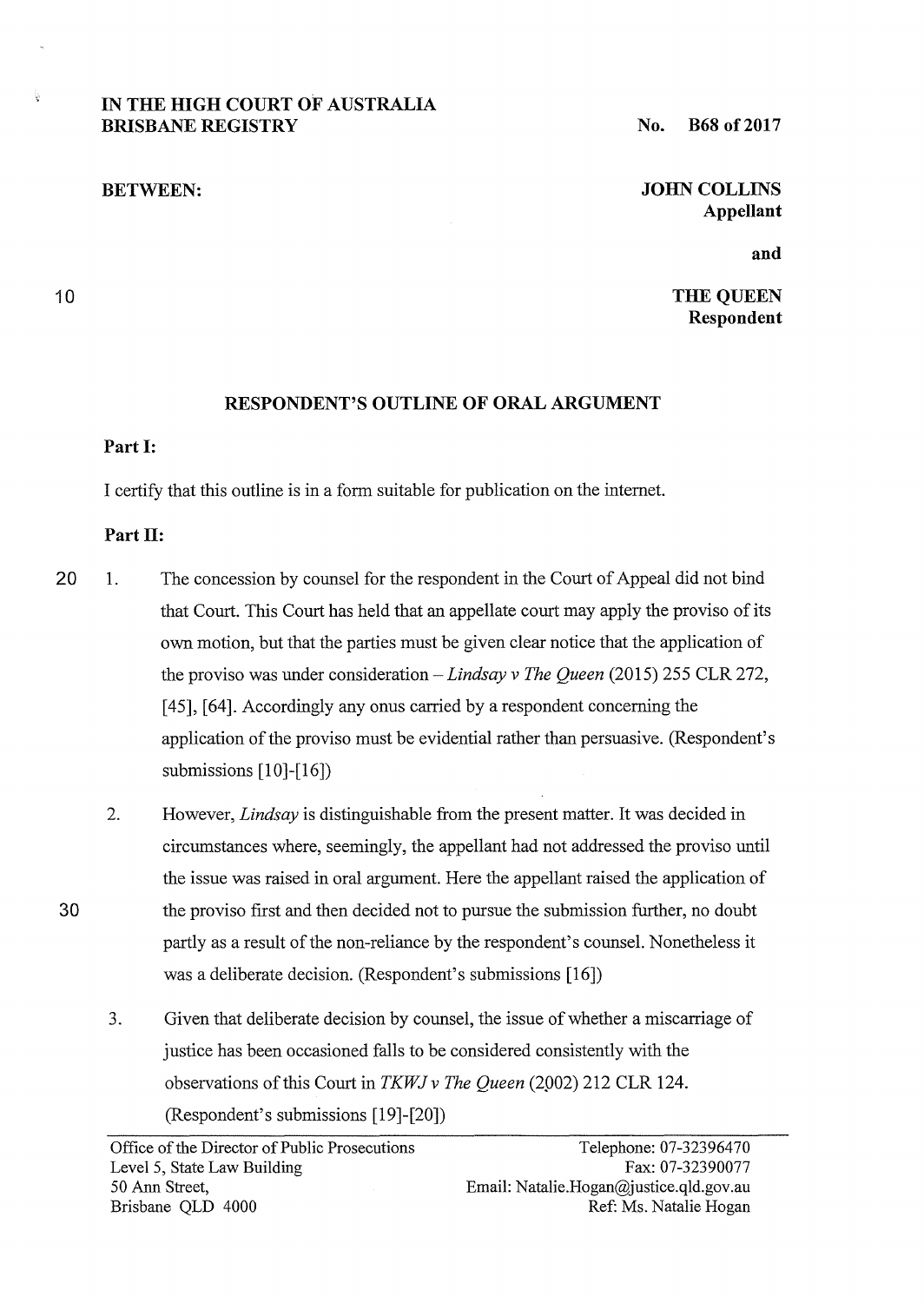- 4. If there was a material misdirection, that fact alone does not necessarily preclude the application of the proviso. The nature of the error or irregularity is an important factor in the consideration of the proviso and the categories of cases in which it can and cannot be applied are not subject to prescription- *Weiss v The Queen* (2005) 224 CLR 300, [44]-[45]
- 5. In all of the circumstances, and after having independently reviewed the evidence, it was open to the Court of Appeal to have applied the proviso. (Respondent's submissions [22]-[26])
- 6. If there was an error below, this Court is positioned to properly consider the application of the proviso, and is not precluded from considering the point merely because of the concession below- *Kelly v The Queen* (2004) 218 CLR 216, [56], [123]. (Respondent's submissions [27])

### **The Notice of Contention**

- 7. When sections 18 and 19 of the *Evidence Act 1977 (Qld)* do not apply (as is the case here), there is an important distinction to be drawn between a witness under cross examination accepting that a prior inconsistent statement was made and accepting the truth of that prior inconsistent statement. It is only where both aspects are established by the cross examination that the prior statement becomes evidence of the truth of that former account, and hence available for use by the jury as they see fit. If only the former proposition is established, the fact of the prior inconsistent statement goes only to the witness' credit.
- 8. The respondent accepts the accuracy of the Court of Appeal's assessment of the law and the authorities on this topic, but submits that it was not fairly open (or it was not reasonably possible) to conclude that the witness accepted, at trial, the truth of the earlier account. The Court of Appeal erred in concluding that Ms M. had accepted the truth of the earlier assertion. (Respondent's submissions [30], [33]- [41])
- 9. Accordingly, there was no misdirection at trial or, if there was one it was unduly favourable to the appellant. In either case, the appeal to that court should have been dismissed without resort to the proviso. (Respondent's submissions [42]-[43])

20

30

10

Ý